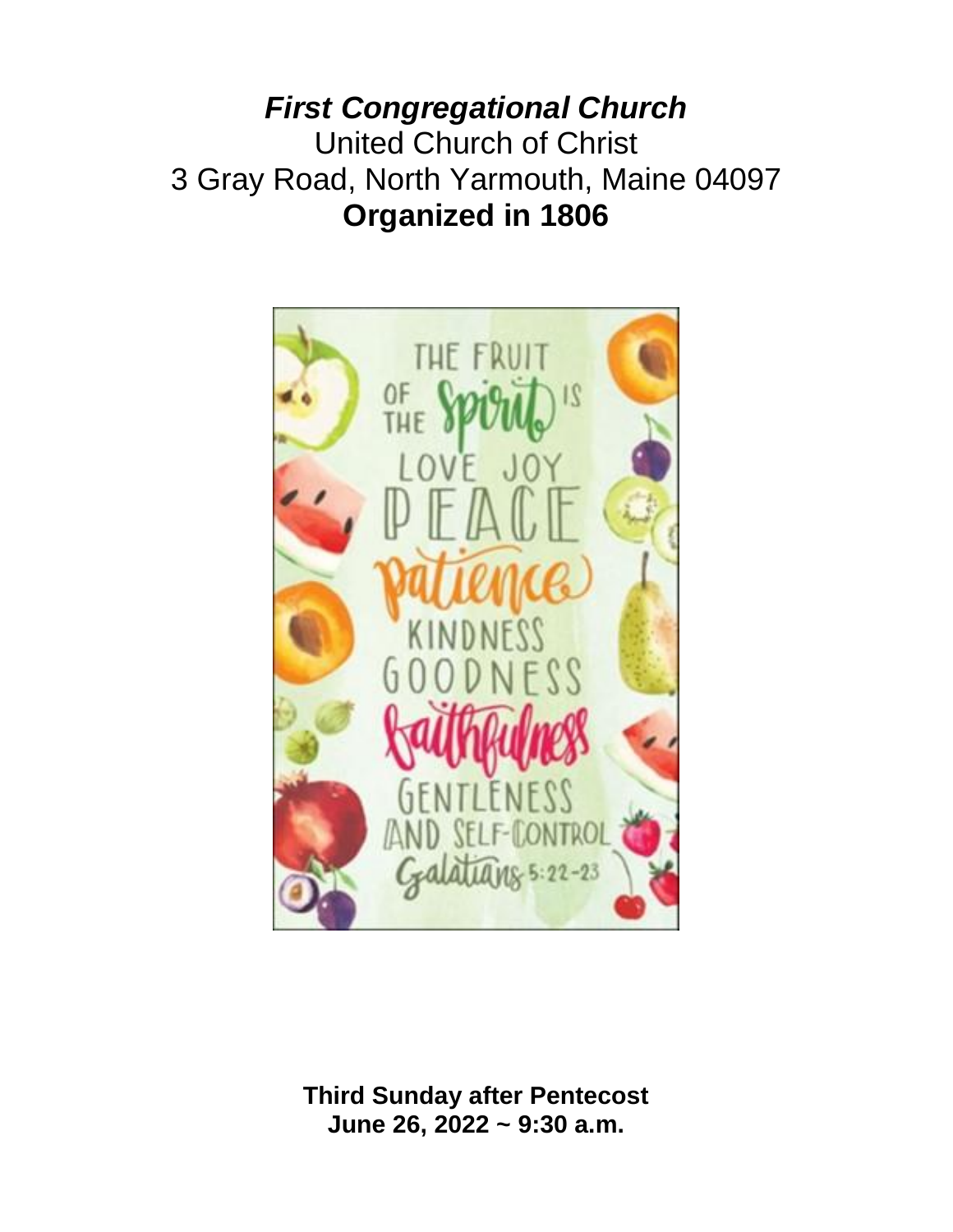The Third Sunday after Pentecost | Proper 8 June 26, 2022 *"Freedom and Fruit"*

Prelude

Sung: **God welcomes all! Strangers and friends! God's love is strong! And it never ends!**  Words: John L. Bell, Music: South African traditional, transcribed by John L. Bell at the Sunrise Hospice, Themba Text: © 2008, GIA/Iona Community / WGRG

Welcome and Announcements

## **Call to Worship**

One: The way of our God is holy. Many: Holy One, we seek your presence in our midst. One: The way of our God is wondrous. Many: Wondrous God, we marvel at your works and marvelous deeds. One: The way of our God is awesome. Many: Awesome God, we call out to you in hope.

| *Hymn | O God of Vision                   | vs 1-4 | #288 |
|-------|-----------------------------------|--------|------|
|       | Words: Jane Parker Huber, 1981    |        |      |
|       | Music: Erneuerten Gesangubh, 1965 |        |      |

**O God of vision far greater than all human scheming, gather us now in your presence, refreshing, redeeming. Show us a new life in your breath-taking view, lovely beyond all our dreaming.**

**Pour out your Spirit on all now assembled before you. May our diversity here be a means to adore you. Women and men, young, old, and youthful again, make us as one, we implore you.**

**Grant to us insight, O God, for this time of decision.**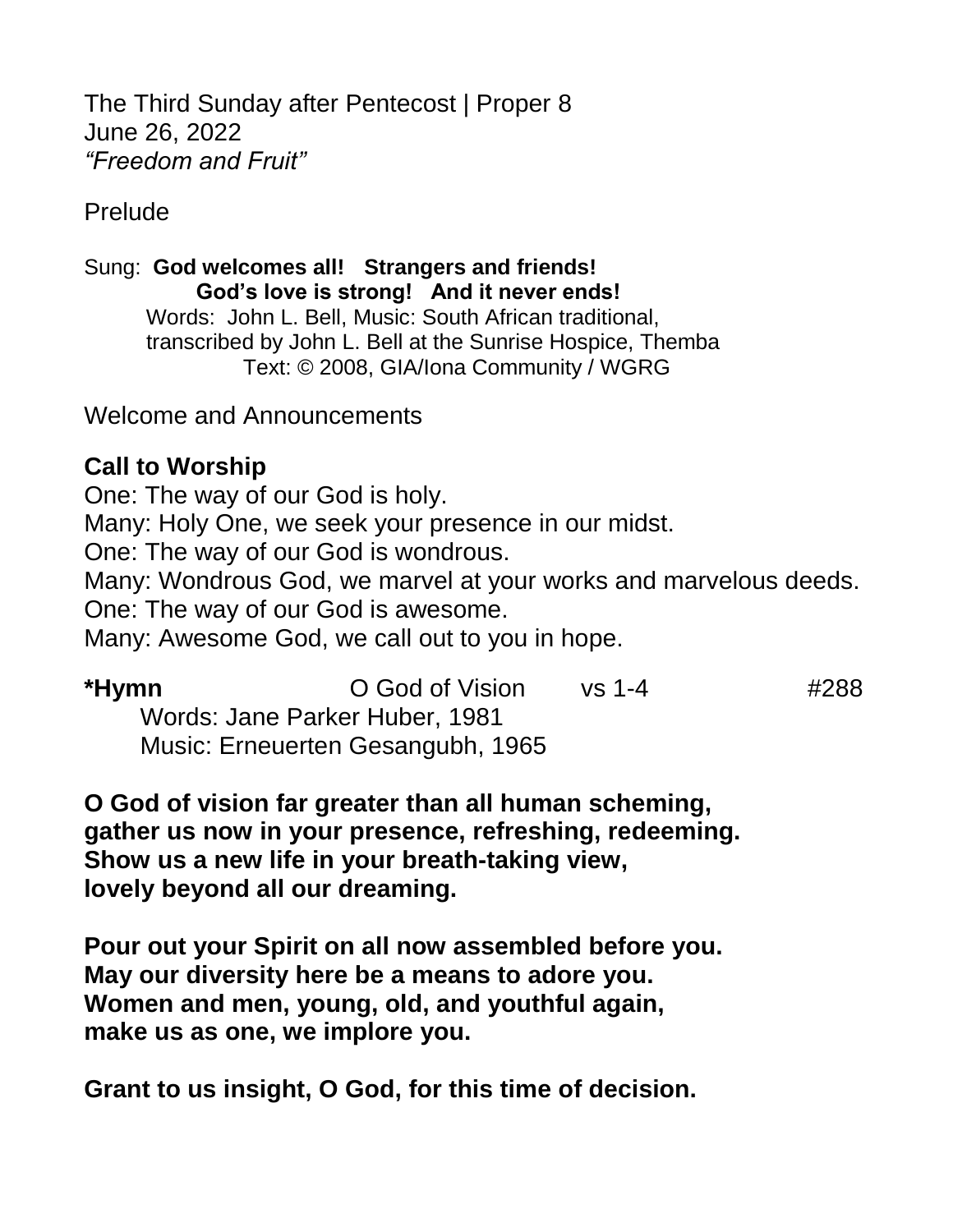**May we dream challenging dreams of both depth and precision. Speak through the dark. Dispel by lightning's bright spark whatever clouds dim our vision.**

**Break the sun's rays into color, a rainbow around us. Storm clouds, though real and near, are not enough to confound us. Arched in the sky, beauty and promise are high, giving us hope to astound us.**

## **\*Invocation**

Liberating One, we keep you before us. Our souls rejoice and our hearts are gladdened. Our very beings find safety and security in your presence. We approach you with thanksgiving and anticipation. Enliven us to be your people in the world. Embolden us to live in freedom. Empower us to be your good news. Stand up in us and show us the path of life. Amen.

## **Prayer for Transformation and New Life**

Restoring God, too often we accept the conditions of the world around us and impose limitations on what is possible. We bind ourselves to societal conventions, norms, and pressure rather than follow you and your way. We conform to the values of this world rather than pursue the fruit of the Spirit. Show us the path of life and freedom in you. Teach us to plant seeds of love, joy, peace, patience, kindness, generosity, faithfulness, gentleness, and self-control. May we perennially bear that fruit.

# **Words of Grace**

The Guiding Spirit open us to new life and lead us to right paths. Hear the voice that continually calls, leads, and companions with us. Life in the Spirit is constantly renewed and restored. Let the grace of God nurture our roots and allow our flourishing.

PASSING THE PEACE

SCRIPTURE Galatians 5:1, 13-25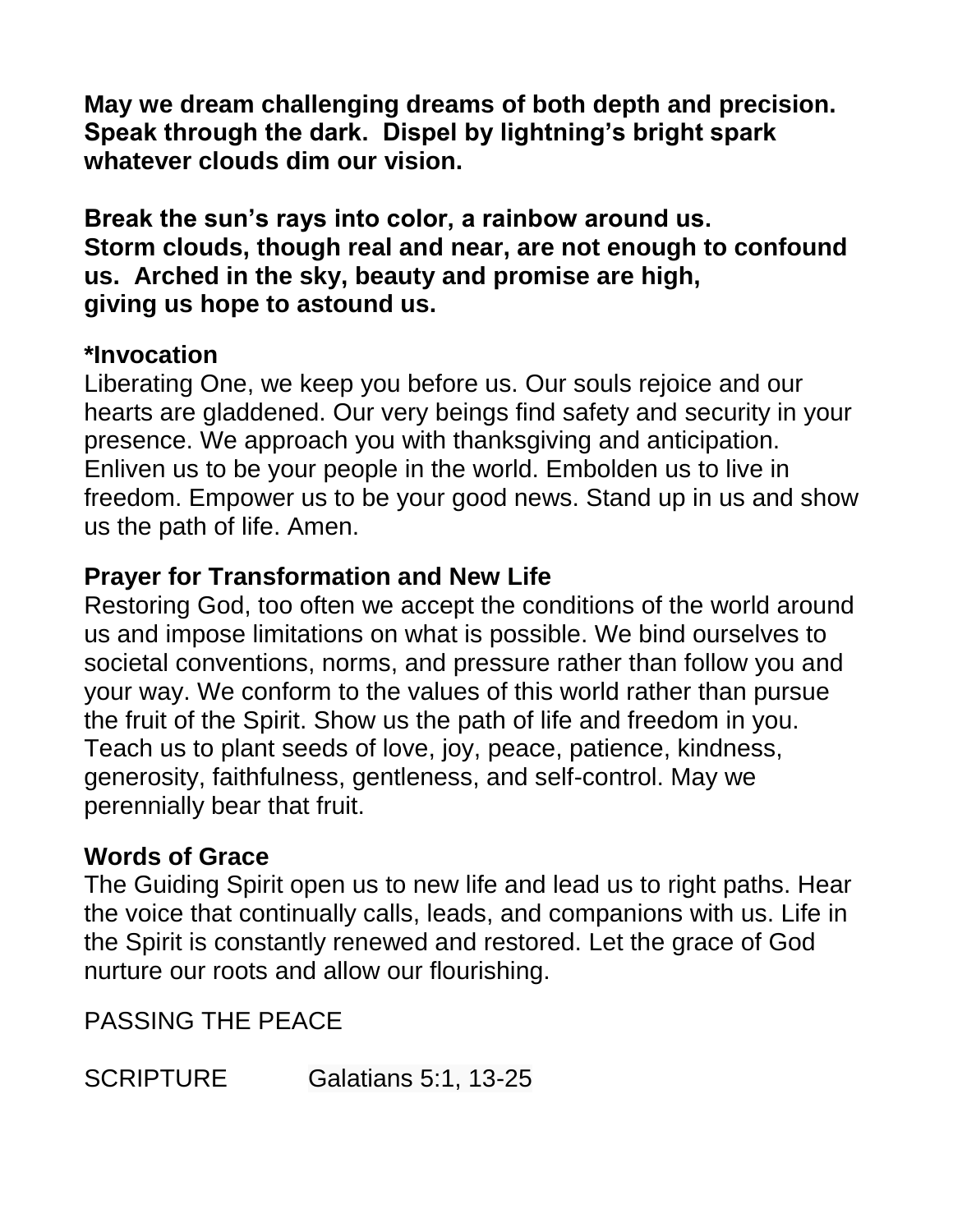Message Message Rev. Nancy J. White

**\*Hymn** Of All the Spirit's Gifts to Me #270 Words: Red Pratt Green, 1979 Music: John B. Dykes, 1865

**Of all the Spirit's gifts to me, I pray that I may never cease to take and treasure most these three: love, joy, and peace.**

**The Spirit shows me love's the root of every gift sent from above, of every flower, of every fruit, that God is love.**

**The Spirit shows if I possess a love no evil can destroy; however great is my distress, then this is joy.**

**Though what's ahead is mystery, and life itself is ours on lease, each day the Spirit says to me, "Go forth in peace!"**

**We go in peace, but made aware That, in a needy world like this, our clearest purpose is to share love, joy, and peace.** 

Prayers of the People

### **The Lord's Prayer**

**Our Father who art in heaven, hallowed be thy name. Thy kingdom come. Thy will be done, on earth as it is in heaven. Give us this day our daily bread. And forgive us our debts, as we forgive our debtors. And lead us not into temptation, but deliver us from evil: For thine is the kingdom, and the power, and the glory forever. Amen.**

## **Invitation to Generosity**

Jesus invites us to follow him in all ways, including the use and sharing of our resources. An accounting of our time, talent, and treasure that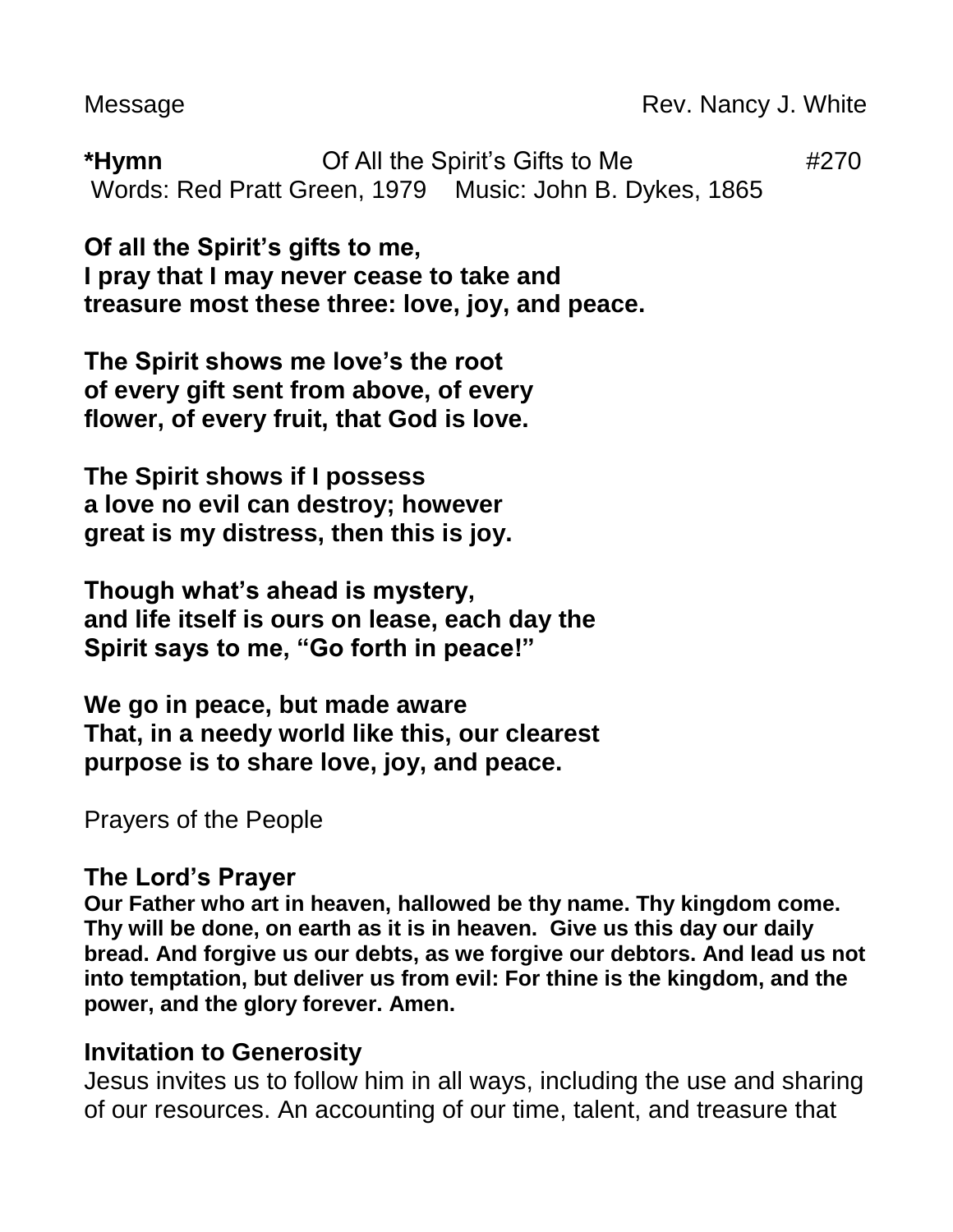reflects our active citizenship in the kindom brings glory to the Holy One. These seeds bear fruit.

**\*Doxology Praise God, from whom all blessings flow; Praise God, all creatures here below; Praise God for all that love has done; Creator, Christ, and Spirit, One. Amen.** 

## **Prayer of Dedication and Thanksgiving**

Giver of Gifts, receive the resources we bring. May they bless our community and our world. May bonds of scarcity be broken as we meet the needs around us with the gifts that you have first given to us. May we be gladded by giving and rejoice in generosity. Amen.

**\*Hymn** Diverse in Culture, Nation, Race #485 Words: Ruth Duck, 1991 Music: Thomas Tallis, 1561

**Diverse in culture, nation, race, we come together by your grace. God, let us be a meeting ground where hope and healing love are found.**

**God, let us be a bridge of care connecting people everywhere. Help us confront all fear and hate and lust for power that separate.**

**When chasms widen, storms arise, O Holy Spirit, make us wise. Let our resolve, like steel, be strong to stand with those who suffer wrong.**

**God, let us be a table spread with gifts of love and broken bread, where all find welcome, grace attends, and enemies arise as friends.**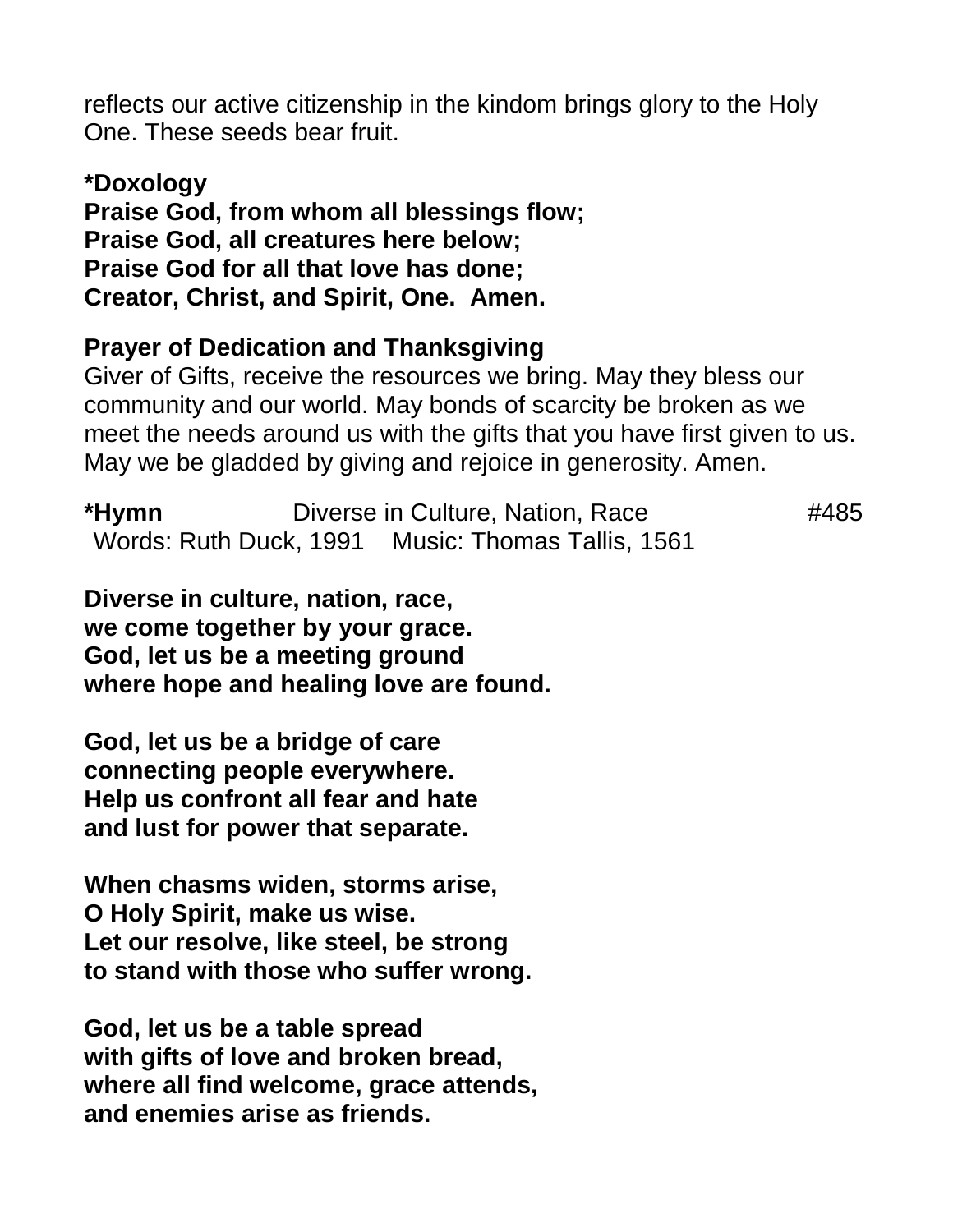## **\* Benediction**

As you go in the world, stand firm in the freedom of Christ. Be guided and live by the Spirit. Glorify God and bear fruit. Amen.

Postlude

*Freedom and Fruit***: Service Prayers for the Third Sunday after Pentecost** were written by Rev. Dr. Cheryl A. Lindsay, Minister for Worship and Theology, United Church of Christ.

Copyright 2022 Faith INFO Ministry Team, 700 Prospect Avenue, Cleveland, OH 44115-1100. Permission granted to reproduce or adapt this material for use in services of worship or church education. All publishing rights reserved.



Hymns/songs licensed under One License #A-73187 and CCLI #48404708